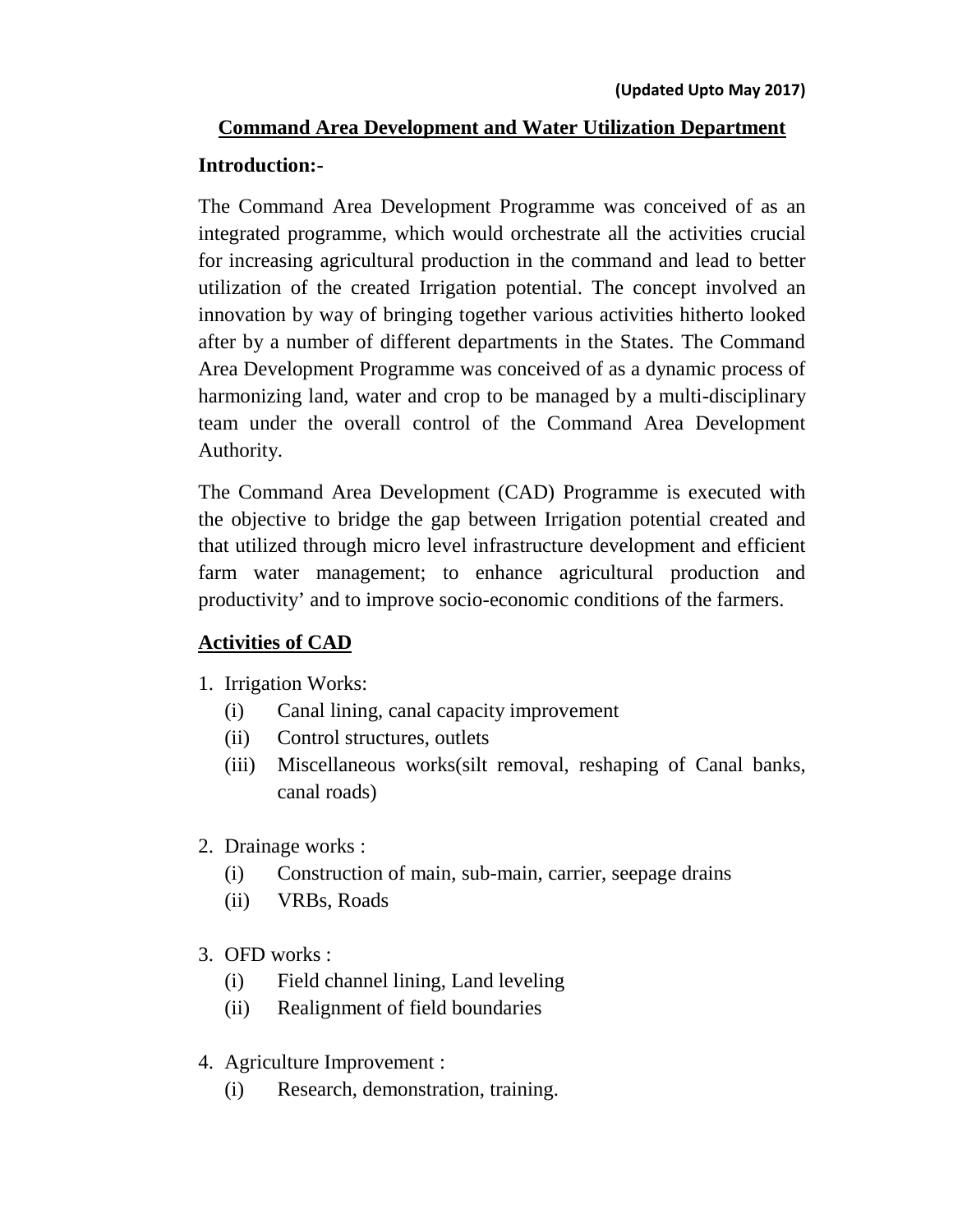Under Command Area Development and Water Management (CADWM) programme of Ministry of Water Resources, Government of India, works of construction of pucca water courses for land development works have been taken up in Sidhmukh Nohar Irrigation Project, Amar Singh Sub Branch, Gang Canal Phase I, Gang Canal Phase II, Bhakra Canal Project, Bisalpur Project and Chambal Project respectively for which expenditure shall be borne by Government of India (GoI) and Government of Rajasthan (GoR). OFD works and lining of field channels are being executed to enhance the irrigation potential under Centrally sponsored Scheme of CADWM, MoWR, GoI.

The details of various ongoing Projects under CADWM are:-

- 1. **Sidhmukh Nohar Irrigation Project** :
- Sidhmukh Nohar Irrigation Project was included by the MoWR, GoI, under CADWM Programme on 17.09.2003 and the project was to be completed in six years i.e. by March 2009 in CCA of 1,11,458 hectare at an estimated cost of Rs. 181.17 crores.
- The construction of pucca water courses was in progress since the year 2004-05 and by March 2014 in 101042 hectare completed.
- However, in March 2014 the CCA was re-evaluated as 1,24,864 hectare. So, for the completion of balance CCA in 23822 hectare, the revised MoU for extension of project upto 2017-18 was prepared.
- The work of construction of pucca water courses has been completed with the expenditure of Rs 148.46 crores in 103765 Ha of command area up to March 2017 .
- Target for the financial year 2017-18 is 7500 ha with the Budget Outlay of Rs 180.00 lacs. During FY 2017-18 the OFD works has been completed in 302 Ha. area with the expenditure of Rs 45.06 lacs. upto May 2017
- The total work since beginning completed in 104067 hectare with an expenditure of Rs. 148.91 crores. up to May 2017 .

### 2. **Amar Singh Sub Branch** :

- Amar Singh Sub Branch Project was included by the MoWR, GoI, under CADWM Programme on 31.08.1998 and the project was to be completed in ten years i.e. by March 2008 in CCA of 67,211 hectare at an estimated cost of Rs. 67.74 crores.
- The construction of pucca water courses was in progress since the year 2005-06. In 2007-08, the Jassana canal system was shifted to SNIP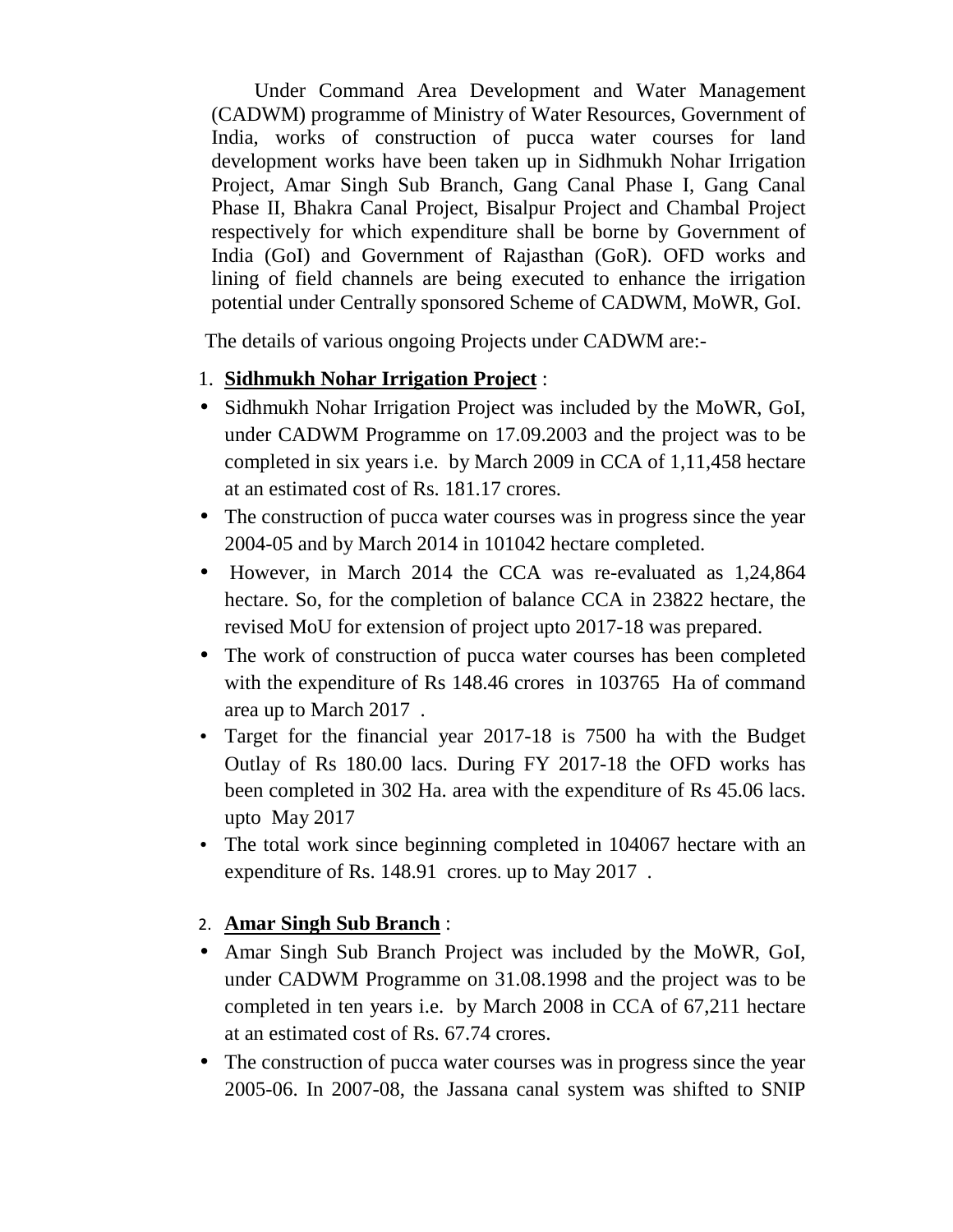and therefore the net CCA for remaining portion was calculated as 50702 hectare.

- However, in March 2014 the CCA was re-evaluated as 44,425 hectare. So, for the completion of balance CCA in 11720 hectare, the revised MoU for extension of project upto 2017-18 was prepared.
- The work of construction of pucca water courses has been completed with the expenditure of Rs 75.78 crores in 35276 Ha of command area up to March 2017 .
- Target for the financial year 2017-18 is 2500 ha. with the Budget Outlay of Rs 180.00 lacs. During FY 2017-18 the OFD works has been completed in 377 Ha. area with the expenditure of Rs 30.59 lacs. upto May 2017
- The total work since beginning completed in 35653 hectare with an expenditure of Rs. 76.09 Crores. up to May 2017 .

## 3. **Bisalpur Project** :

- Bisalpur Project was sanctioned by Government of India on 31.08.2006 for Rs. 129.34 crores. It was proposed to construct pucca water courses in its total command of 81621 Ha.
- The work of construction of pucca water courses has been completed with the expenditure of Rs 125.65 crores in 59248 Ha of command area up to March 2017.
- Target for the financial year 2017-18 is 3000 Ha. with the Budget Outlay of Rs 1500.00 lacs. During FY 2017-18 the OFD works has been completed in 698 Ha. area upto May 2017
- The total work since beginning completed in 59946 hectare with an expenditure of Rs. 125.65 Crores. up to May 2017 .

### 4. **Chambal Project** :

- Chambal Project was started in the year 1974 for a total Command Area of 2,29,000 Ha. in Rajasthan.
- The work of construction of pucca water courses has been completed in 151242 Ha. area with an expenditure of Rs. 358.87 Crores up to March 2017 .
- Target for the financial year 2017-18 is 16000 ha with the Budget Outlay of Rs 4320.47 lacs During FY 2017-18 the OFD works has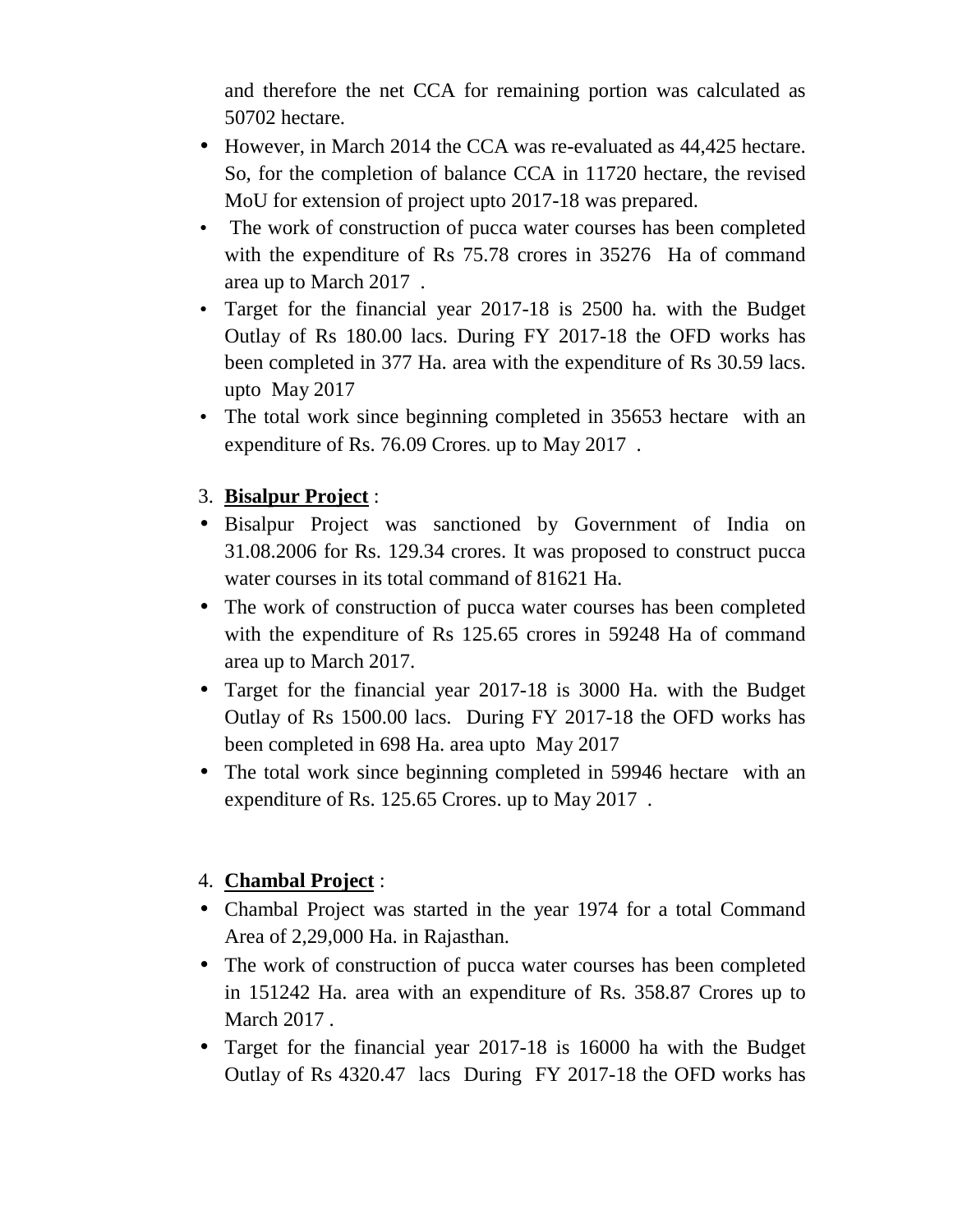been completed in 2993 Ha. with the expenditure of Rs 398.88 lacs. upto May 2017 .

• The total work since beginning completed in 154235 hectare with an expenditure of Rs. 362.86 Crores up to May 2017 .

## 5. **Bhakra Canal Project**

- The Bhakra Canal Irrigation Project is a New Project which envisages construction of OFD Works in 1, 13,420 ha CCA with an estimated cost of Rs.451.00 Crores based on 12th Plan Guidelines issued by CADWM, MoWR, Government of India. Total area also includes 10% Command area to be treated by micro irrigation.
- The project has been sanctioned for inclusion in CADWM programme of MoWR, GoI vide letter No. N - 19011 /3/2015/CADWM on dated 28.09.2015 for Rs. 37087.7 lacs. The project is to be completed in two years i.e. by March 2017.
- The work of construction of pucca water courses has been completed in 25731 Ha. area with an expenditure of Rs. 47.00 Crores up to March 2017 .
- Target for the financial year 2017-18 is 44000 Ha. with the Budget Outlay of Rs 5578.91 lacs During FY 2017-18 the OFD works has been completed in 5093 Ha. with the expenditure of Rs 618.47 lacs. upto May 2017 .
- The total work since beginning completed in 30824 hectare with an expenditure of Rs. 53.18 crores. up to May 2017

### 6. **Gang Canal Project Phase-II**

- The Gang Nahar Irrigation Project Phase-II is a New Project which envisages construction of OFD Works in 44875 ha CCA with an estimated cost of Rs.185.00 Crores based on 12th Plan Guidelines issued by CADWM, MoWR, Government Of India.
- The project has been sanctioned for inclusion in CADWM programme of MoWR, GoI vide letter No. N - 19011/4/2015/CADWM on dated 28.09.2015 for Rs. 14673.9 lacs. The project is to be completed in two years i.e. by March 2017.
- The work of construction of pucca water courses has been completed in 8252 Ha. area with an expenditure of Rs. 11.77 crores up to March 2017 .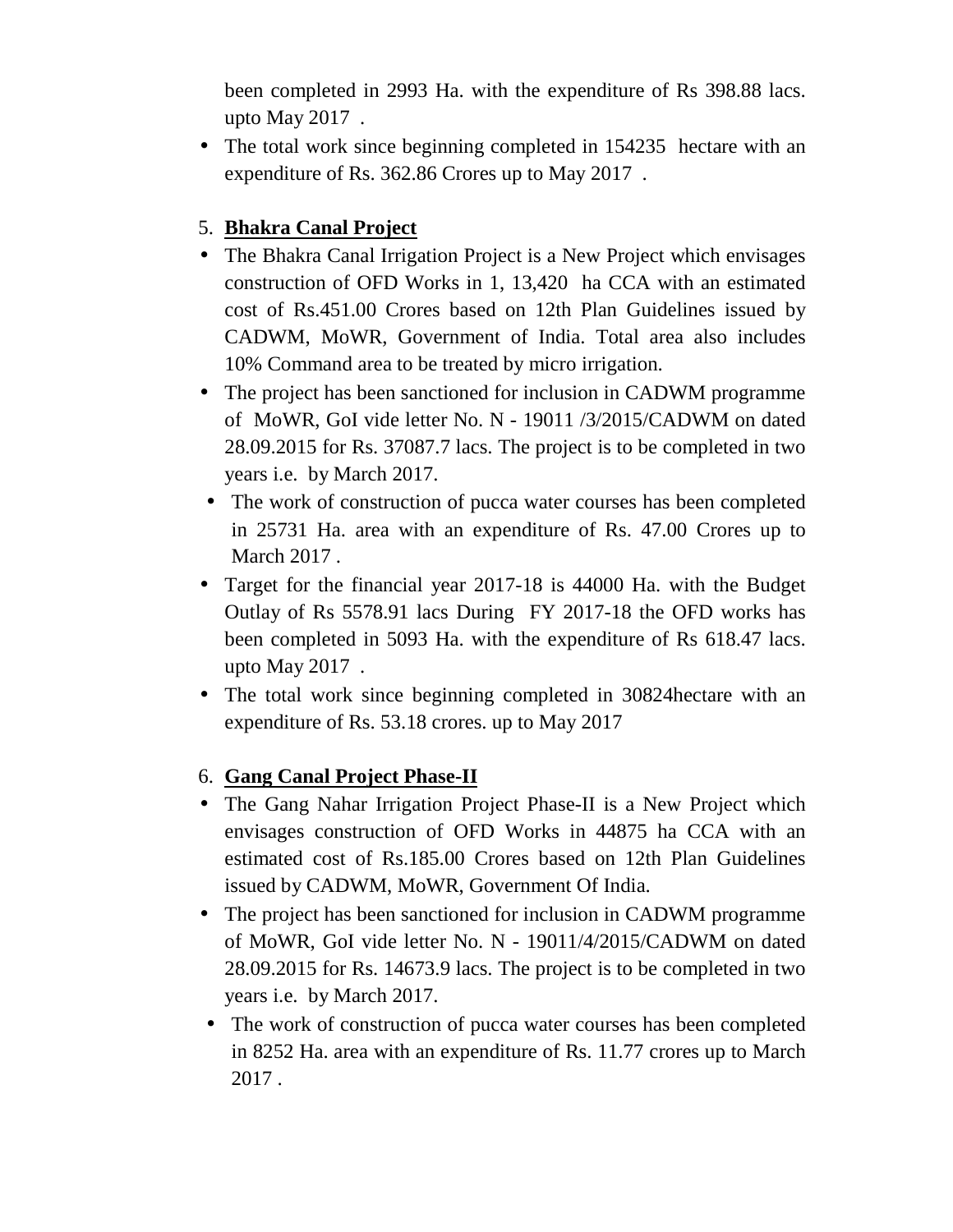- Target for the financial year 2017-18 is 15000 ha with the Budget Outlay of Rs 1650.00 lacs During FY 2017-18 the OFD works has been completed in 390 Ha. area with the expenditure of Rs 57.26 lacs. upto May 2017 .
- The total work since beginning completed in 8642 hectare with an expenditure of Rs 12.34 crores. up to May 2017 .

#### 7. **Gang Canal Phase I (NEW)**

- Gang Canal Project was sanctioned by Government of India in January, 2011 for Rs.538 crores. It was proposed to construct pucca water courses in CCA of 1,83,216 Ha.
- The work of construction of pucca water courses has been completed with the expenditure of Rs. 217.54 crores in 68739 Ha of Command area up to March 2015. The Gang Canal project was closed at this point by GoI which later on sanctioned as Gang Canal Project Phase I.
- The Gang Canal Project Phase I (New) as per the XII Plan Guidelines was included by the MoWR, RD & GR, GoI under CADWM Programme on 14.03.2016 in CCA of 1,18,252 hectare at an estimated cost of Rs.386.68 crores. The project is to be completed in two years i.e. by March 2017.
- The work of construction of pucca water courses has been completed in 54010 Ha. area with an expenditure of Rs. 142.35 crores up to March 2017 .
- Target for the financial year 2017-18 is 21000 ha with the Budget Outlay of Rs 5126.20 lacs During FY 2017-18 the OFD works has been completed in 1542 Ha. with the expenditure of Rs 687.81 lacs. upto May 2017
- The total work since beginning completed in 55552 hectare with an expenditure of Rs. 149.23 crores up to May 2017 .